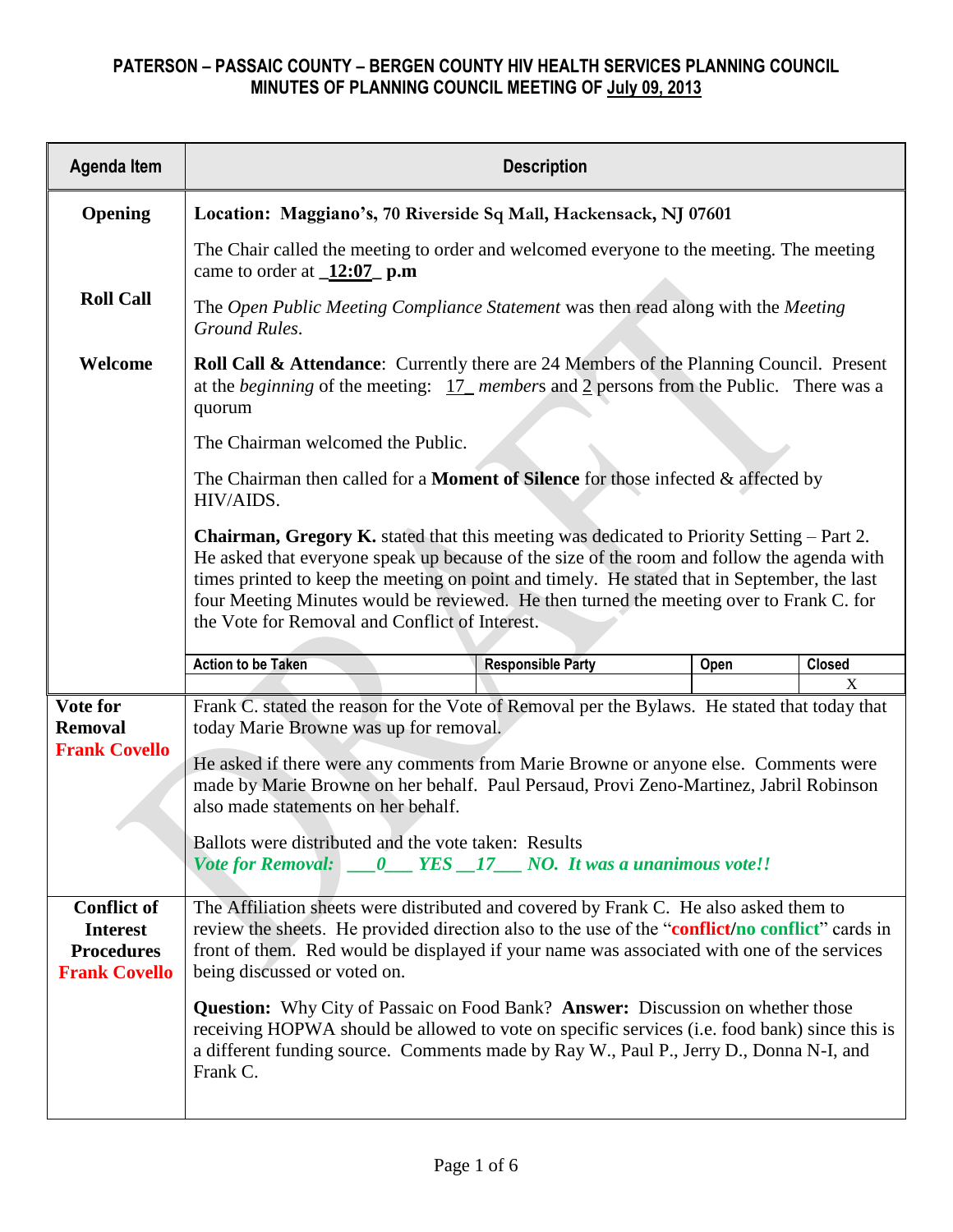| <b>Conflict of</b>   | Motion #1: Karen W, made a motion and $2^{nd}$ by Charlotte T, that if you are funded for any of |
|----------------------|--------------------------------------------------------------------------------------------------|
| <b>Interest</b>      | these services categories from any source, other than Ryan White; you are not in conflict.       |
| <b>Procedures</b>    | 19 Yes, 0 NO, 1 Abstain                                                                          |
| <b>Frank Covello</b> |                                                                                                  |
| Cont'd               | It was stated by Donna N-I that throughout the Priority Setting voting, her vote will be to      |
|                      | Abstain due to her position with the City of Paterson & Grantee office.                          |
|                      |                                                                                                  |
|                      | As a result of the vote: <i>Food Bank/Home Delivered Meals</i> should show Buddies of NJ as a    |
|                      | <b>Provider.</b> Straight & Narrow and CAPCO were deleted from this Service Category.            |
|                      |                                                                                                  |

| <b>Action to be Taken</b>           |                                                                                                                                                                                                                                                                                      | <b>Responsible Party</b> | Open   | <b>Closed</b>         |  |  |  |
|-------------------------------------|--------------------------------------------------------------------------------------------------------------------------------------------------------------------------------------------------------------------------------------------------------------------------------------|--------------------------|--------|-----------------------|--|--|--|
|                                     | Remove Straight & Narrow and Capco from Food Bank/Home Del Meals                                                                                                                                                                                                                     | <b>Admin</b>             | 7/9/13 |                       |  |  |  |
| <b>PRIORITY</b>                     | <b>Priority Setting process Review and Approval</b>                                                                                                                                                                                                                                  |                          |        |                       |  |  |  |
| <b>SETTING</b><br>PART <sub>2</sub> | Utilizing the Priority Setting Fiscal Year 2014 Draft, Karen W. walked the Planning Council                                                                                                                                                                                          |                          |        |                       |  |  |  |
| Chair,                              | through the Process using the expanded timed Agenda.                                                                                                                                                                                                                                 |                          |        |                       |  |  |  |
| <b>Karen Walker</b>                 | She stated the goals: To review the Priority Setting Process and then vote on it. Steering and<br>P&D met to bring this process before the Council today. Each of the pages of the process<br>were then reviewed.                                                                    |                          |        |                       |  |  |  |
|                                     | <b>PROCESS COMPONENTS:</b> The components 1-11 were reviewed.<br><b>PRIORITY RANKING CRITERIA</b> which defines the <i>importance</i> of each service category<br>in maintaining engagement or providing access to HIV medical care; were reviewed. The                              |                          |        |                       |  |  |  |
|                                     | values 1-5 were defined.<br><b>RESOURCE ALLOCATION CRITERIA:</b> The scoring ranges were covered. She also<br>stated, that although not shown, the resource allocation, per HRSA currently, is 75% to Core<br>Services and 25% to Support                                            |                          |        |                       |  |  |  |
|                                     | <b>CONTINGENCY SCENARIOS:</b> She reviewed Scenarios 1-3. Charlotte T. reminded the<br>PC that these are recommendations that can be changed, if people feel they need to be<br>changed. Question Why 30%? Answer: Determined several years ago when thought there                   |                          |        |                       |  |  |  |
|                                     | might be a 30% cut & each year thereafter it has been voted to remain the same. Also, by<br>doing this it allows for the money not to be held up for awarding if cuts are 30% or less.<br><b>DIRECTIVES:</b> Directives may be offered as recommendations by members of the Planning |                          |        |                       |  |  |  |
|                                     | Council and any of its committees. Discussion and voting occurs at the Planning Council by<br>all members. Aligned members may not vote on behalf of the service category to which they<br>are aligned.                                                                              |                          |        |                       |  |  |  |
|                                     | <b>REPORT TO THE GRANTEE -</b> Results of the Council's priority setting decisions, as<br>reflected in the meeting minutes, are compiled into a report to the grantee                                                                                                                |                          |        |                       |  |  |  |
|                                     | <b>PROCESS EVALUATION:</b> A formal evaluation of the priority setting process is conducted<br>in two phases: (1) an evaluation following each Planning Council meeting this year                                                                                                    |                          |        |                       |  |  |  |
|                                     | incorporated into the meeting evaluation (2) a final evaluation of the entire process.                                                                                                                                                                                               |                          |        |                       |  |  |  |
| <b>Action to be Taken</b>           |                                                                                                                                                                                                                                                                                      | <b>Responsible Party</b> | Open   | <b>Closed</b>         |  |  |  |
|                                     |                                                                                                                                                                                                                                                                                      |                          |        | $\overline{\text{X}}$ |  |  |  |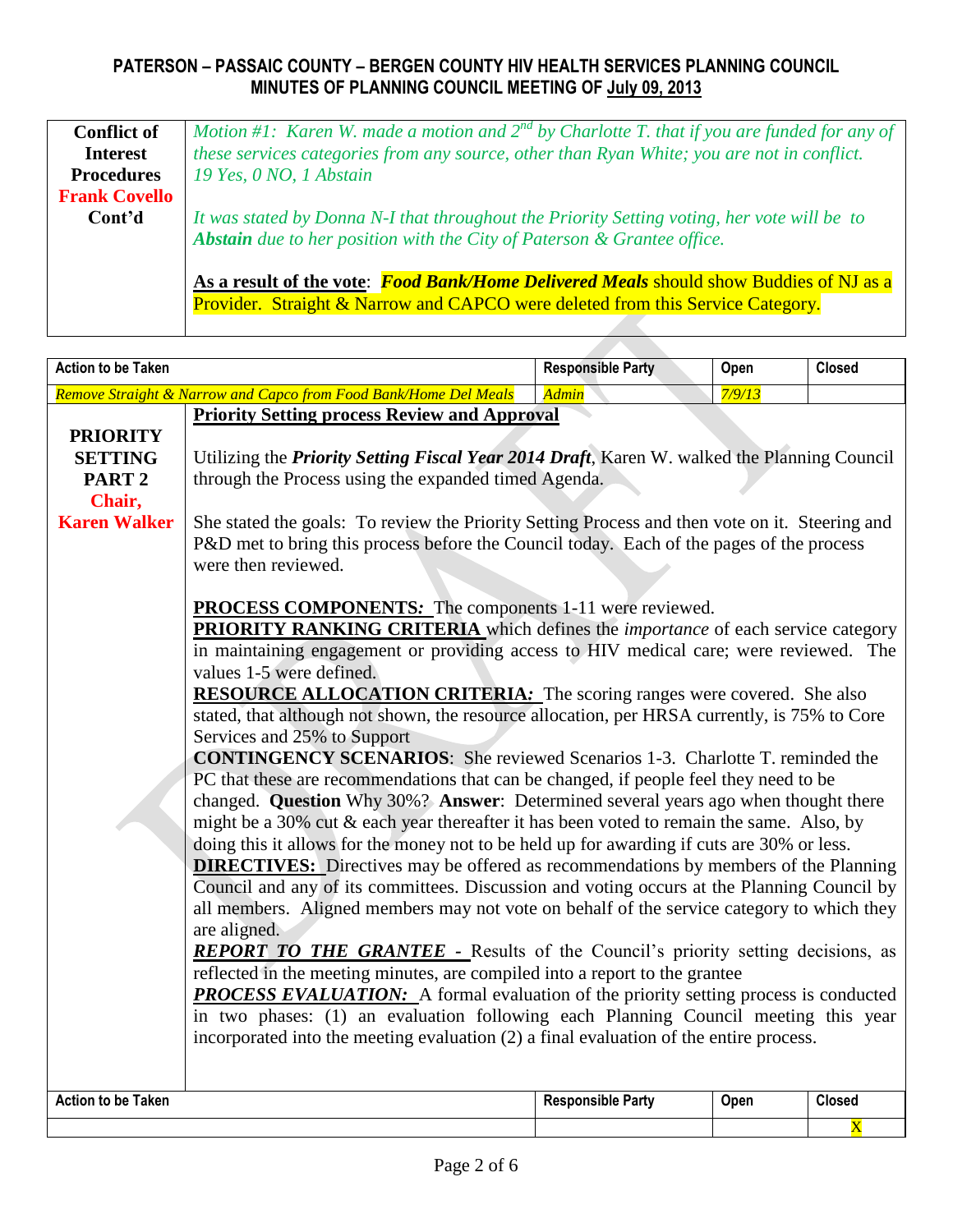|                                                                  | Following the review of the Priority Setting Process, she opened the floor for a motion                                                                                                                                                                                                                                                                                                                                                                                                                          |  |  |  |  |  |  |
|------------------------------------------------------------------|------------------------------------------------------------------------------------------------------------------------------------------------------------------------------------------------------------------------------------------------------------------------------------------------------------------------------------------------------------------------------------------------------------------------------------------------------------------------------------------------------------------|--|--|--|--|--|--|
| <b>PRIORITY</b><br><b>SETTING</b>                                | Motion #2: Jerry D. moved and $2^{nd}$ by Tom Fischetti that the Priority Setting Process                                                                                                                                                                                                                                                                                                                                                                                                                        |  |  |  |  |  |  |
| PART <sub>2</sub>                                                | Fiscal Year 2014 be accepted as presented.                                                                                                                                                                                                                                                                                                                                                                                                                                                                       |  |  |  |  |  |  |
| <b>Vote to Rank</b><br><b>Vice Chair</b><br><b>Jerry Dillard</b> | <b>Discussion: Question:</b> Are consumers who receive services in conflict. Answer: No, not<br>for receiving services. Question: Could this Council vote to keep the 2013 Ranking for<br>2014? Answer: Discuss by Steering & P&D, but that it is something that should be brought<br>up at the Council meeting. Because a motion currently on the floor, needed to complete the<br>process. After more discussion, it was suggestion that the Council can make the motion after<br>the categories are reviewed. |  |  |  |  |  |  |
|                                                                  | Vote: 17 Yes, 0 - NO, 1 Abstain                                                                                                                                                                                                                                                                                                                                                                                                                                                                                  |  |  |  |  |  |  |
|                                                                  | <b>VOTE TO RANK</b>                                                                                                                                                                                                                                                                                                                                                                                                                                                                                              |  |  |  |  |  |  |
|                                                                  |                                                                                                                                                                                                                                                                                                                                                                                                                                                                                                                  |  |  |  |  |  |  |
|                                                                  | This portion of the meeting was led by <b>Jerry Dillard</b> .                                                                                                                                                                                                                                                                                                                                                                                                                                                    |  |  |  |  |  |  |
|                                                                  | <b>Service Category Definitions</b> (25 Service Categories) were to be reviewed with a maximum<br>of two minute discussion per category, then voted to rank or not to rank.                                                                                                                                                                                                                                                                                                                                      |  |  |  |  |  |  |
|                                                                  | Clarity was given to the fact that although there were 25 Categories, the Council could choose<br>to not include some categories in the ranking. Also, it was stated that ranking a category<br>doesn't mean the Council will choose to fund (allocate money to) the category.                                                                                                                                                                                                                                   |  |  |  |  |  |  |
|                                                                  | For results of this discussion see: Attachment C                                                                                                                                                                                                                                                                                                                                                                                                                                                                 |  |  |  |  |  |  |
|                                                                  | A short break was taken and then the before the Service Category Reviews, Pat V. provided<br>information on how to utilize the Workbooks.                                                                                                                                                                                                                                                                                                                                                                        |  |  |  |  |  |  |
|                                                                  | Workbook I: Is a summary of the needs assessment and more of the ranking than<br>allocation, Provider inventory, etc<br><b>Workbook II: Service Category</b> by Service Category are listed in the order that they were                                                                                                                                                                                                                                                                                          |  |  |  |  |  |  |
|                                                                  | previously ranked. Also, information & findings from the Needs Assessments, interviews,                                                                                                                                                                                                                                                                                                                                                                                                                          |  |  |  |  |  |  |
|                                                                  | etc.<br><b>Workbook III:</b> Contains <b>data</b> re: resource allocations. Use of RW funds, listings of other                                                                                                                                                                                                                                                                                                                                                                                                   |  |  |  |  |  |  |
|                                                                  | fundings, etc.<br>Workbook IV: Is a reference which contains recommendations from needs assessment, etc.                                                                                                                                                                                                                                                                                                                                                                                                         |  |  |  |  |  |  |
|                                                                  |                                                                                                                                                                                                                                                                                                                                                                                                                                                                                                                  |  |  |  |  |  |  |
|                                                                  | Pat V. explained today's personal 2-sided worksheet which allows members to make notes<br>(by service category). 1-side deals with ranking and the other side with resource allocations.                                                                                                                                                                                                                                                                                                                         |  |  |  |  |  |  |
|                                                                  |                                                                                                                                                                                                                                                                                                                                                                                                                                                                                                                  |  |  |  |  |  |  |
| <b>Action to be Taken</b>                                        | <b>Responsible Party</b><br>Open<br><b>Closed</b>                                                                                                                                                                                                                                                                                                                                                                                                                                                                |  |  |  |  |  |  |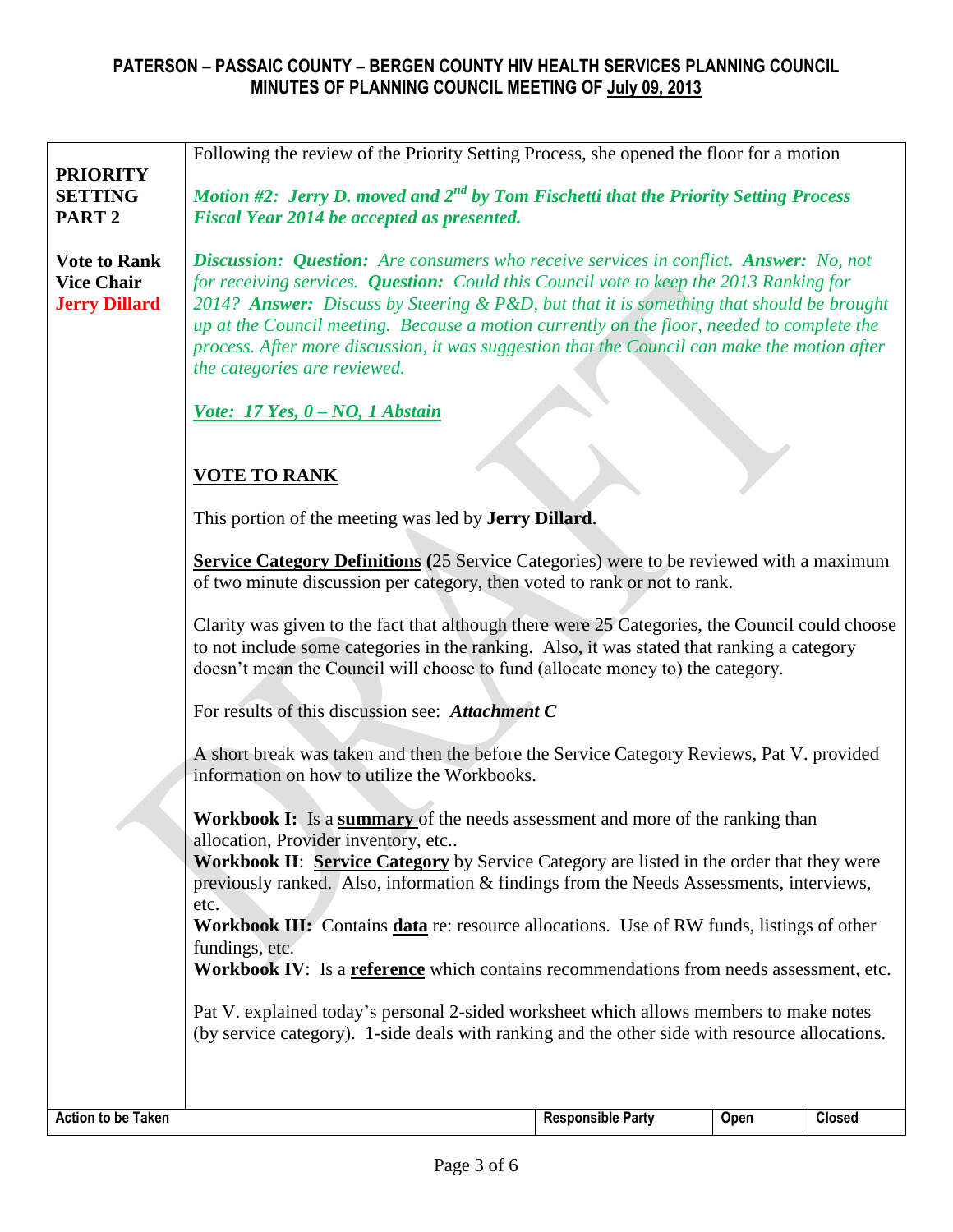|                                | The next portion of the meeting (Service Category Review) was led by Jerry D.                                                                                                             |                                                                                                                                                                                      |      |               |  |  |  |  |  |
|--------------------------------|-------------------------------------------------------------------------------------------------------------------------------------------------------------------------------------------|--------------------------------------------------------------------------------------------------------------------------------------------------------------------------------------|------|---------------|--|--|--|--|--|
| <b>PRIORITY</b>                |                                                                                                                                                                                           |                                                                                                                                                                                      |      |               |  |  |  |  |  |
| <b>SETTING</b>                 | <b>Question:</b> Can a person (in conflict) participate in the discussion? <b>Answer:</b> Yes, you can,                                                                                   |                                                                                                                                                                                      |      |               |  |  |  |  |  |
| PART <sub>2</sub>              | but you can't lead the discussion.                                                                                                                                                        |                                                                                                                                                                                      |      |               |  |  |  |  |  |
| Chair,<br><b>Jerry Dillard</b> |                                                                                                                                                                                           | Utilizing Workbook Part II. Jerry D. asked the Council if that during this discussion,                                                                                               |      |               |  |  |  |  |  |
|                                |                                                                                                                                                                                           |                                                                                                                                                                                      |      |               |  |  |  |  |  |
| Asst. by                       |                                                                                                                                                                                           | members could state anything that needs to be considered or things that jump out to you<br>relevant to the Service Category. He also requested members to state personal experiences |      |               |  |  |  |  |  |
| Karen W. &                     | which had not been captured in the Workbooks. Karen W. stated that approximately. four                                                                                                    |                                                                                                                                                                                      |      |               |  |  |  |  |  |
| Provi Z-M                      | minutes had been allowed for discussion per category and solicited antidotal or documented                                                                                                |                                                                                                                                                                                      |      |               |  |  |  |  |  |
|                                | evidence.                                                                                                                                                                                 |                                                                                                                                                                                      |      |               |  |  |  |  |  |
|                                |                                                                                                                                                                                           |                                                                                                                                                                                      |      |               |  |  |  |  |  |
|                                | Council members were encouraged to use their worksheets to take notes as the discussion                                                                                                   |                                                                                                                                                                                      |      |               |  |  |  |  |  |
|                                | continues.                                                                                                                                                                                |                                                                                                                                                                                      |      |               |  |  |  |  |  |
|                                |                                                                                                                                                                                           |                                                                                                                                                                                      |      |               |  |  |  |  |  |
|                                | <b>Additional Comments</b> were given on the following:                                                                                                                                   |                                                                                                                                                                                      |      |               |  |  |  |  |  |
|                                | <b>Outpatient Ambulatory Medical Care (Health Services)</b>                                                                                                                               |                                                                                                                                                                                      |      |               |  |  |  |  |  |
|                                | If we don't provide primary care, we don't do anything else. It's extremely, extremely                                                                                                    |                                                                                                                                                                                      |      |               |  |  |  |  |  |
|                                | important. --- Another stated, I don't think we need discussion on what we should be doing                                                                                                |                                                                                                                                                                                      |      |               |  |  |  |  |  |
|                                | <b>Question:</b> When will we vote? Answer: If appropriate, at the end of this discussion which                                                                                           |                                                                                                                                                                                      |      |               |  |  |  |  |  |
|                                | allows the Council to determine if the order will be kept, changed or what. To encourage<br>discussion, Pat V., stated that the TGA is required in the Grant application to document $\&$ |                                                                                                                                                                                      |      |               |  |  |  |  |  |
|                                | provide the rationale for each one of these service categories chosen. Comments are written                                                                                               |                                                                                                                                                                                      |      |               |  |  |  |  |  |
|                                | into the application.                                                                                                                                                                     |                                                                                                                                                                                      |      |               |  |  |  |  |  |
|                                |                                                                                                                                                                                           |                                                                                                                                                                                      |      |               |  |  |  |  |  |
|                                | It was stated that members need to add Linguistic Services to their worksheets. It was not                                                                                                |                                                                                                                                                                                      |      |               |  |  |  |  |  |
|                                | ranked last year.                                                                                                                                                                         |                                                                                                                                                                                      |      |               |  |  |  |  |  |
|                                | <b>Question:</b> If adding Linguistic Services, how can you vote to leave ranking the same as last                                                                                        |                                                                                                                                                                                      |      |               |  |  |  |  |  |
|                                | year? Answer: Frank C. stated that a possibility is that someone make a motion to keep                                                                                                    |                                                                                                                                                                                      |      |               |  |  |  |  |  |
|                                | ranking the same and add Linguistic services at the bottom as #17. That might be ok. If that                                                                                              |                                                                                                                                                                                      |      |               |  |  |  |  |  |
|                                | motion wouldn't carry, then the Ranking voting will take place next meeting (7/30) as                                                                                                     |                                                                                                                                                                                      |      |               |  |  |  |  |  |
|                                | scheduled. Jerry D. reiterated that no voting can take place until after the Service Category                                                                                             |                                                                                                                                                                                      |      |               |  |  |  |  |  |
|                                | Review.                                                                                                                                                                                   |                                                                                                                                                                                      |      |               |  |  |  |  |  |
|                                | Provi Z.-M. & Donna N.-I. wanted to make sure that during the previous voting to rank or not                                                                                              |                                                                                                                                                                                      |      |               |  |  |  |  |  |
|                                | to rank, people totally understood what had taken place with all of the categories (even those                                                                                            |                                                                                                                                                                                      |      |               |  |  |  |  |  |
|                                | not ranked or voted not to be ranked). Frank C. asked if there is a legitimate concerned that                                                                                             |                                                                                                                                                                                      |      |               |  |  |  |  |  |
|                                | there is a service that should be added that does NOT appear on the recently voted Ranking                                                                                                |                                                                                                                                                                                      |      |               |  |  |  |  |  |
|                                | list? Then, it should be done by making a motion, getting a $2^{nd}$ , discussing it, & voting on it.                                                                                     |                                                                                                                                                                                      |      |               |  |  |  |  |  |
|                                | Now is the time it should be done before the discussion takes place on the Ranked services".                                                                                              |                                                                                                                                                                                      |      |               |  |  |  |  |  |
| <b>Action to be Taken</b>      |                                                                                                                                                                                           | <b>Responsible Party</b>                                                                                                                                                             | Open | <b>Closed</b> |  |  |  |  |  |
|                                |                                                                                                                                                                                           |                                                                                                                                                                                      |      |               |  |  |  |  |  |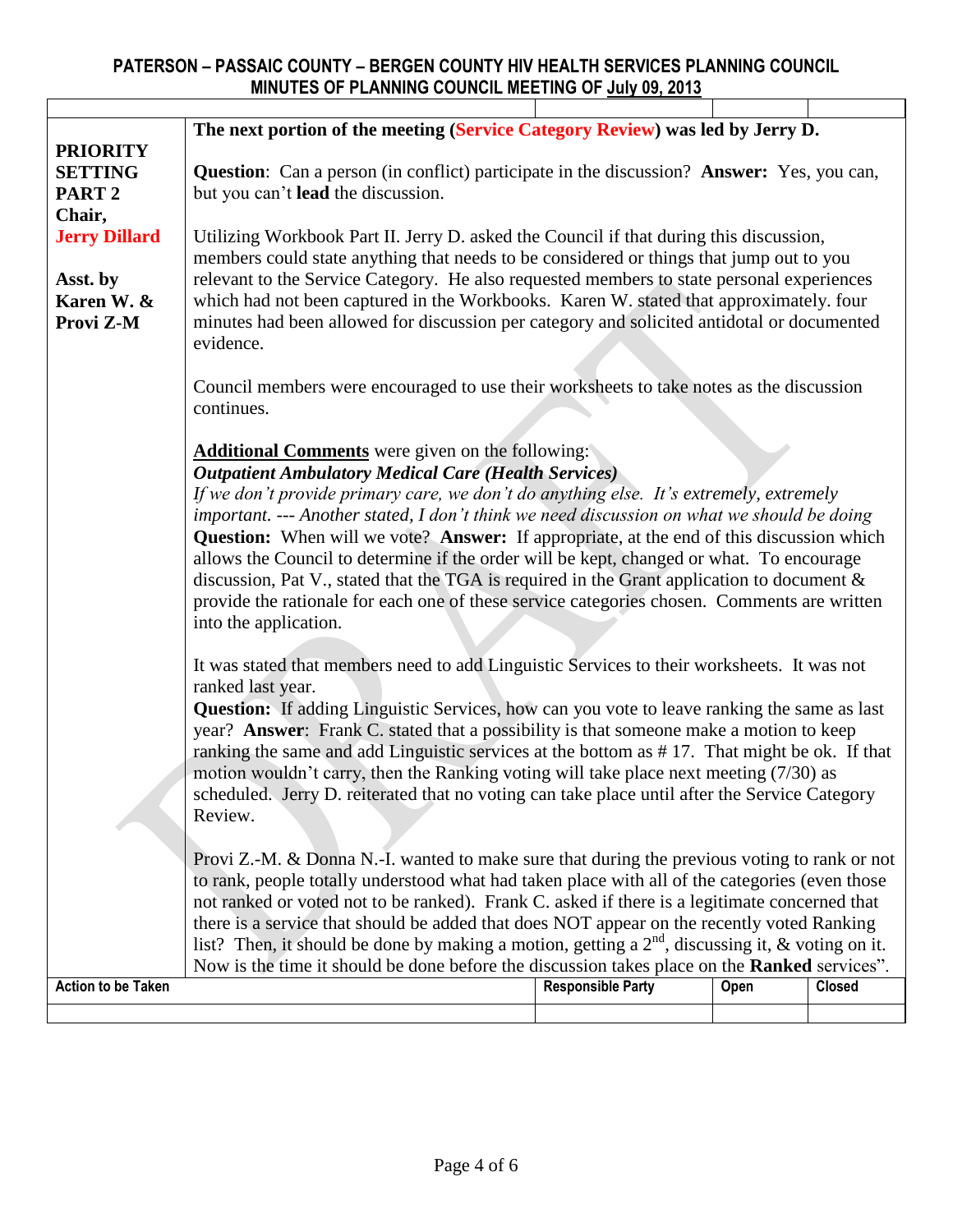|                      | <b>Service Category Review -</b>                                                                                                                                                   |
|----------------------|------------------------------------------------------------------------------------------------------------------------------------------------------------------------------------|
| <b>PRIORITY</b>      |                                                                                                                                                                                    |
| <b>SETTING</b>       | Paul P. Question: Where do we stop? What would prevent someone from coming back &                                                                                                  |
| PART <sub>2</sub>    | stating I want to add a Service later? Answer: Charlotte T, per Robert's Rules, it can be                                                                                          |
| Vice Chair,          | done as many times as necessary.                                                                                                                                                   |
| <b>Jerry Dillard</b> |                                                                                                                                                                                    |
|                      | Jerry D. brought the meeting back to order. Everyone was requested to look at the                                                                                                  |
| Asst. by             | worksheets which also showed items not ranked last year, other than linguistic which was                                                                                           |
| Karen W. &           | ranked earlier today. At this time, there was no new motions for additional services to be                                                                                         |
| Provi Z-M            | added to the ranking review process.                                                                                                                                               |
|                      |                                                                                                                                                                                    |
|                      | <b>Additional Comments on:</b>                                                                                                                                                     |
|                      | Oral Health Care: Oral Health care for adults is not "currently" covered for adults under                                                                                          |
|                      | ACA.                                                                                                                                                                               |
|                      | <b>Early Intervention Services:</b> Heard that some agencies like Plan Parenthood are in need of                                                                                   |
|                      | that service, there is a need & have no patient navigation                                                                                                                         |
|                      | Medical Case Management: Reiterate that many clients will need assistance in figuring out                                                                                          |
|                      | ACA and will need case managers. It will be a challenge. --Traditionally recognized case                                                                                           |
|                      | management, have concerned with the EIS clients who are going to need navigation (illegals)                                                                                        |
|                      | who aren't covered by ACA. They already overworked, will really be overworked.                                                                                                     |
|                      | <b>Mental Health Therapy &amp; Counseling:</b> We're all going to need it. --Trend rapidly                                                                                         |
|                      | increasing across county (i.e. suicide & those with health related issues). Every day have                                                                                         |
|                      | less doctors who accept Medicaid, but clients who will need. ---Found this was one category                                                                                        |
|                      | that clients & providers didn't agree was need for mental health. --Most consumers have                                                                                            |
|                      | Medicaid & can't use RW for Medicaid patients. --Doctors that do have or overloaded. Sad                                                                                           |
|                      | fact the clients that couldn't use private practice because don't feel that they understand HIV                                                                                    |
|                      | needs.                                                                                                                                                                             |
|                      | Outreach: Do we really have that ability meet the need. $-$ Never heard Public Service                                                                                             |
|                      | Announcement, think in comp plans. Perhaps not in right target (get when older) need to                                                                                            |
|                      | target younger. The message seems to back fire, now some don't care. That population                                                                                               |
|                      | responds to social media                                                                                                                                                           |
|                      | <b>Substance Abuse:</b> It's alive & well!                                                                                                                                         |
|                      | <b>Outreach:</b> Really need for MSM, ---also at our agency increase in new cases with MSMs. - -                                                                                   |
|                      | -As a MSM don't know what to do anymore. This is a real issue.—Does it have to be Council                                                                                          |
|                      | or can we get someone to advocate? Public Service Announcements have heard. -Believe<br>it's part of Comp Plan -They are coming to us at 20 with AIDS, so need to get to them when |
|                      | younger with HIV (the school system)---Think we're reaching them, but the population knows                                                                                         |
|                      | the risk, but think they are prepared to take the risk because of the message we sendthere's                                                                                       |
|                      | treatment, live longer, etc. They can test and within 3mos, back & positive & had condoms.                                                                                         |
|                      | These are MSMs ---.                                                                                                                                                                |
|                      | <b>Housing</b> – There's still a shortage. Have more homeless people than ever. There's a                                                                                          |
|                      | shortage of affordable units. The shortage also they don't have means to stay into housing.                                                                                        |
|                      | Section 8 is next to impossible (1000's to apply for 30 slots). --- Be mindful of Sequestration                                                                                    |
|                      | cuts (i.e. HOPWA).                                                                                                                                                                 |
|                      | Food Bank home delivered meals: Food stamps are getting cut, churches are giving less,                                                                                             |
|                      | some churches have food banks for members                                                                                                                                          |
|                      |                                                                                                                                                                                    |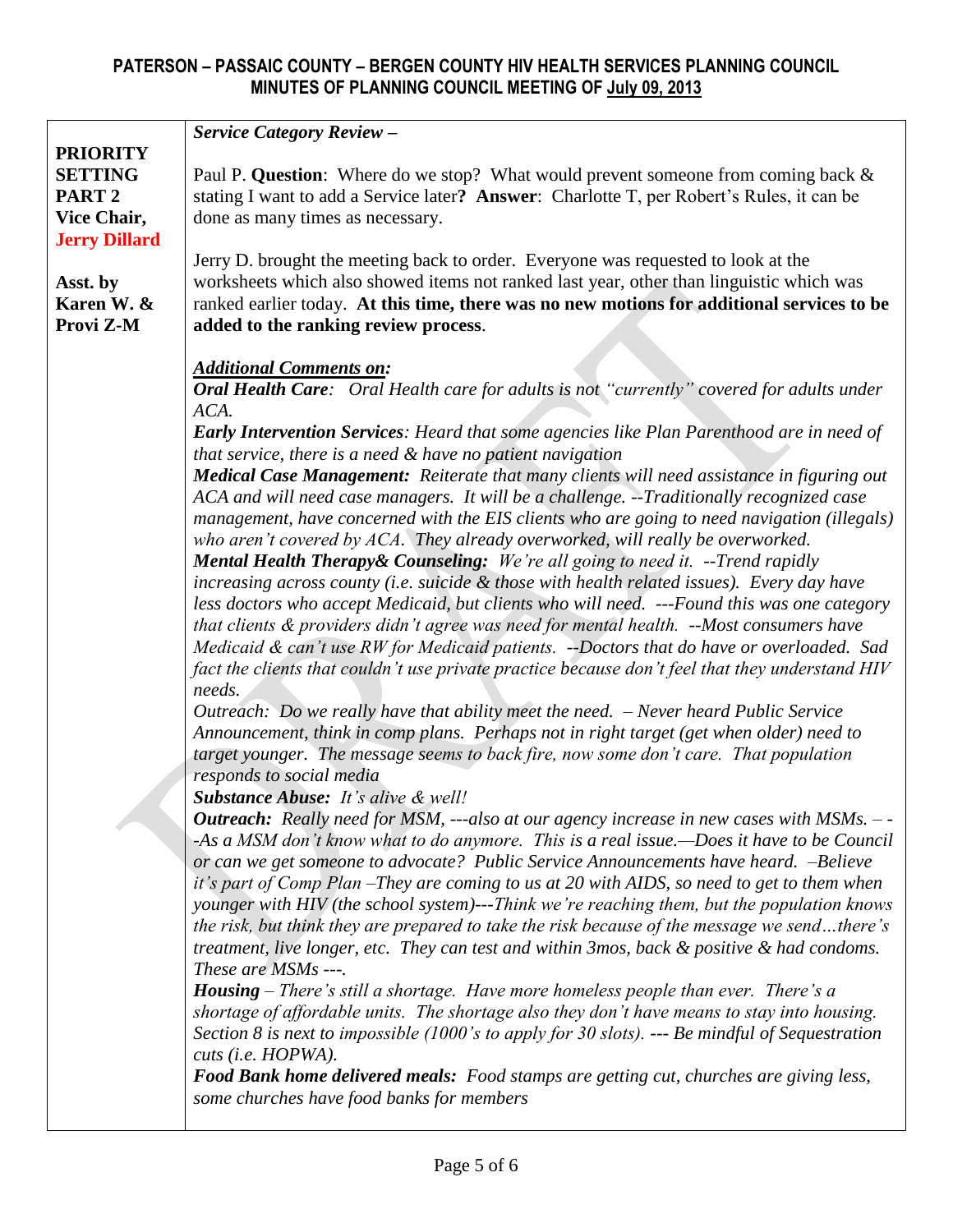|                                                                                                                                                                                                                                                                                                                                                                                                                                                                                                                                                                                                                                                                                                                                                                                                                                                                                                                                                                                                                                                                                                                                                                                                                                                                                                                                                                                                                                                                                                                                                                                                                                                                                                                                                                        | <b>MINOTED OF FEANINING COUNCIL MEETING OF JULY 03, 2013</b>                                                                                                                                                                                                                                                                                                                                                                                        |                                   |        |               |  |  |
|------------------------------------------------------------------------------------------------------------------------------------------------------------------------------------------------------------------------------------------------------------------------------------------------------------------------------------------------------------------------------------------------------------------------------------------------------------------------------------------------------------------------------------------------------------------------------------------------------------------------------------------------------------------------------------------------------------------------------------------------------------------------------------------------------------------------------------------------------------------------------------------------------------------------------------------------------------------------------------------------------------------------------------------------------------------------------------------------------------------------------------------------------------------------------------------------------------------------------------------------------------------------------------------------------------------------------------------------------------------------------------------------------------------------------------------------------------------------------------------------------------------------------------------------------------------------------------------------------------------------------------------------------------------------------------------------------------------------------------------------------------------------|-----------------------------------------------------------------------------------------------------------------------------------------------------------------------------------------------------------------------------------------------------------------------------------------------------------------------------------------------------------------------------------------------------------------------------------------------------|-----------------------------------|--------|---------------|--|--|
| <b>Action to be Taken</b>                                                                                                                                                                                                                                                                                                                                                                                                                                                                                                                                                                                                                                                                                                                                                                                                                                                                                                                                                                                                                                                                                                                                                                                                                                                                                                                                                                                                                                                                                                                                                                                                                                                                                                                                              |                                                                                                                                                                                                                                                                                                                                                                                                                                                     | <b>Responsible Party</b>          | Open   | <b>Closed</b> |  |  |
| Case Management Non-Medical: As a consumer, Case managers use to spend time with the<br>clients, and now the Case managers have piles & piles of paperwork, & less time for clients.<br><b>PRIORITY</b><br><b>Medical Transportation:</b> If having problem getting to Medical appointment reach out to<br><b>SETTING</b><br>PART <sub>2</sub><br>your worker<br><b>Legal Services:</b> With ACA, Insurance companies will be fighting benefits & you'll need an<br>Vice Chair,<br>attorney. Question: Why Permanency Planning? Answer: It's a part of legal services this<br><b>Jerry Dillard</b><br>TGA has not funded.<br>Linguistic Services (Added this year): Online services translation services, we use in office.<br>Asst. by<br>Karen W. &<br>There are services available for providers $&$ consumers if you show them where to look. ---<br>Provi Z-M<br>Even in your phonetechnology is wonderful!<br>Per Karen W. stated that the Council has now gone through every Category to be ranked. She<br>entertained a motion.<br>Motion #3: Paul P. moved & $2^{nd}$ by Tom F. to modify the PS setting process approved<br>earlier today and to keep the Priority Ranking $(1-16)$ the same as last year allowing the add<br>on of Linguistic Service as #17.<br>Vote: 16 Yes - 1 NO-1 Abstain<br>Motion #4: Jerry D. moved, Paul P $2^{nd}$ to move 7/9 Agenda item, Service Category for<br>Resource Allocation to the July $30^{th}$ meeting's Agenda.<br>Vote: 16 Yes - 0 NO-1 Abstain<br>Karen W. reminded those that missed the June $4th$ meeting, that the recap of the data meeting<br>will be held tomorrow, July 10, at 1:00 p.m. which is after the P&D meeting at the Paterson<br>Public Library. This will enable members to vote on July 30. |                                                                                                                                                                                                                                                                                                                                                                                                                                                     |                                   |        |               |  |  |
| <b>Action to be Taken</b>                                                                                                                                                                                                                                                                                                                                                                                                                                                                                                                                                                                                                                                                                                                                                                                                                                                                                                                                                                                                                                                                                                                                                                                                                                                                                                                                                                                                                                                                                                                                                                                                                                                                                                                                              |                                                                                                                                                                                                                                                                                                                                                                                                                                                     | <b>Responsible Party</b>          | Open   | <b>Closed</b> |  |  |
|                                                                                                                                                                                                                                                                                                                                                                                                                                                                                                                                                                                                                                                                                                                                                                                                                                                                                                                                                                                                                                                                                                                                                                                                                                                                                                                                                                                                                                                                                                                                                                                                                                                                                                                                                                        | In order to vote, must attend the July 10 meeting if missed June 4 meeting                                                                                                                                                                                                                                                                                                                                                                          | Members who missed 6/4<br>meeting | 6/4/14 |               |  |  |
| Networking &<br><b>Community</b><br><b>Check-in</b>                                                                                                                                                                                                                                                                                                                                                                                                                                                                                                                                                                                                                                                                                                                                                                                                                                                                                                                                                                                                                                                                                                                                                                                                                                                                                                                                                                                                                                                                                                                                                                                                                                                                                                                    | Ray W. reminded members of Bowling Fund Raiser for Buddies. It's a family event. Will<br>send flyer.<br>Troy L: Late night events on Thursday and Summer picnic on July 19.<br>Jaimi R: Fresh fruit on Tuesdays (City gardens). Charlotte T. stated that Seniors can get<br>vouchers.<br><b>Donna N-I:</b> July 22: Starts Beat obesity (citywide effort) 8:30 a.m. in front of City Hall<br>(ending in one year) supported by Department of Health |                                   |        |               |  |  |
| <b>Action to be Taken</b>                                                                                                                                                                                                                                                                                                                                                                                                                                                                                                                                                                                                                                                                                                                                                                                                                                                                                                                                                                                                                                                                                                                                                                                                                                                                                                                                                                                                                                                                                                                                                                                                                                                                                                                                              |                                                                                                                                                                                                                                                                                                                                                                                                                                                     | <b>Responsible Party</b>          | Open   | <b>Closed</b> |  |  |
|                                                                                                                                                                                                                                                                                                                                                                                                                                                                                                                                                                                                                                                                                                                                                                                                                                                                                                                                                                                                                                                                                                                                                                                                                                                                                                                                                                                                                                                                                                                                                                                                                                                                                                                                                                        | Send John F flyers about Out-of-Care Interviews                                                                                                                                                                                                                                                                                                                                                                                                     | <b>Grantee Office</b>             | 2/5/13 |               |  |  |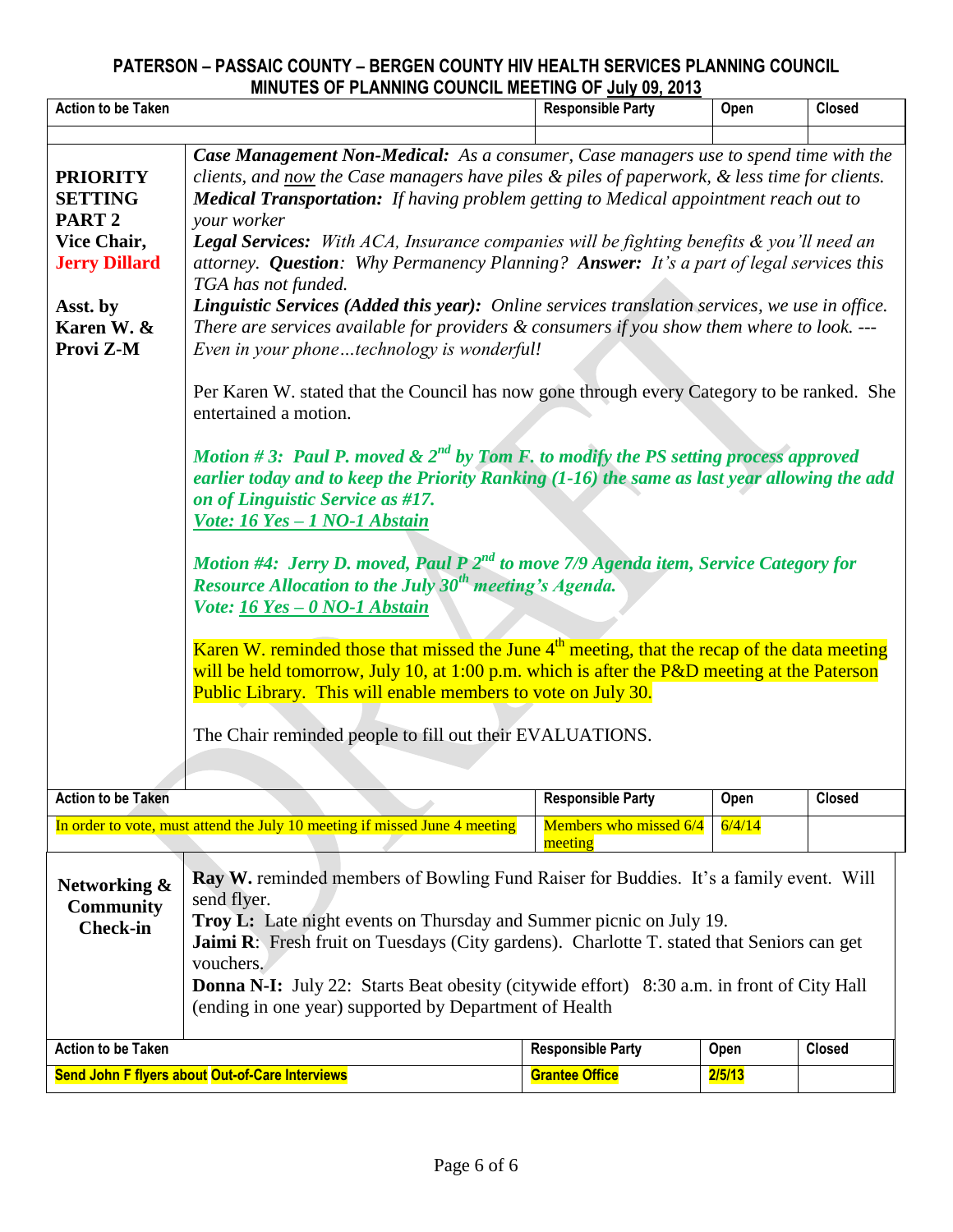| <b>Public</b><br><b>Comments</b>   | Per Millie I. Multipurpose Center worker, L. Torres, had to leave, but will be soliciting<br>Hispanics for the Planning Council.                                                                                                                                                                                                                  |                          |      |               |  |  |  |
|------------------------------------|---------------------------------------------------------------------------------------------------------------------------------------------------------------------------------------------------------------------------------------------------------------------------------------------------------------------------------------------------|--------------------------|------|---------------|--|--|--|
| <b>Action to be Taken</b>          |                                                                                                                                                                                                                                                                                                                                                   | <b>Responsible Party</b> | Open |               |  |  |  |
|                                    |                                                                                                                                                                                                                                                                                                                                                   |                          |      | X             |  |  |  |
| <b>Motion to</b><br><b>Adjourn</b> | Motion #5: Moved by Elaine H. and $2^{nd}$ by Karen W. that the meeting be adjourned. The<br>Vote was unanimous.<br>Meeting adjourned. 3:45 p.m.<br><b>Next Meetings:</b><br>July 10, 2013, Special Meeting, for those who missed June 4 or July 9 meetings.<br>July 30, 2013 Meeting place: Paterson Public Library. Meeting starts at 9:30 a.m. |                          |      |               |  |  |  |
| <b>Action to be Taken</b>          |                                                                                                                                                                                                                                                                                                                                                   | <b>Responsible Party</b> | Open | <b>Closed</b> |  |  |  |
|                                    |                                                                                                                                                                                                                                                                                                                                                   |                          |      | X             |  |  |  |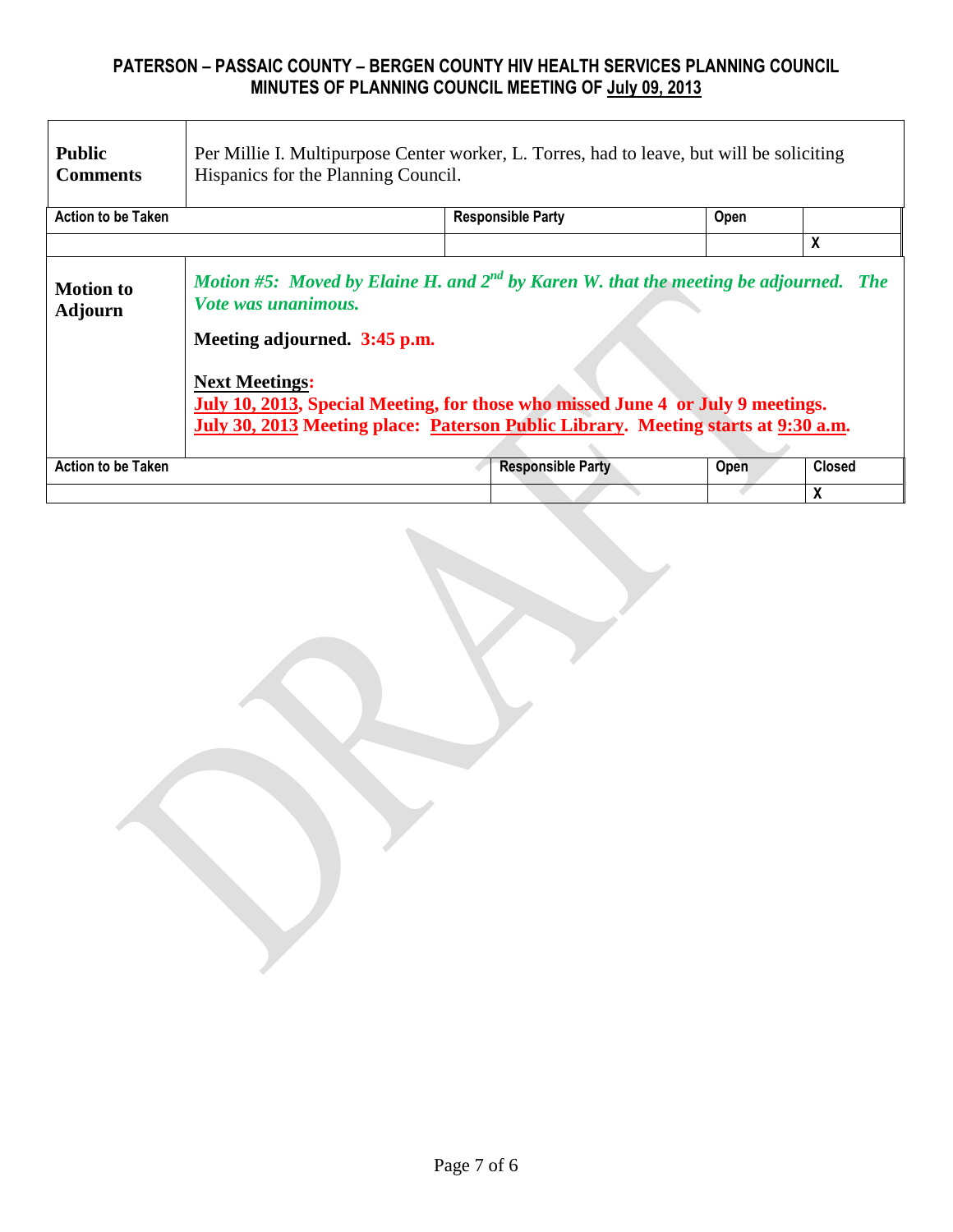|   | PLANNING COUNCIL ATTENDANCE RECORD                        |              |             |                         |                |              |                  |           |             |              |                   |                |                 |
|---|-----------------------------------------------------------|--------------|-------------|-------------------------|----------------|--------------|------------------|-----------|-------------|--------------|-------------------|----------------|-----------------|
|   |                                                           |              |             | 8/15/2012               | 9/11/12        | 10/2/12      | DOC <sup>*</sup> | 12/4/12   | 1/8/2013    | 2/5/2013     | 4/2/2013          | 6/4/2013       | 7/9/2013        |
| 1 | <b>Member Name/BD</b><br>$3/12$ P<br>Anderson, Mark       | 7/10/12      | 8/7/12<br>P | P                       | P              | O            | $\overline{O}$   | O         | P           | P            | ΙP                | P              | A               |
|   |                                                           |              | P           | P                       |                | $\mathsf{P}$ | P                | P         |             | P            | P                 |                | $\mathsf{P}$    |
|   | 2 Brown, Marie (MB)<br>$6/23$ P                           |              |             | P                       | O              |              | P                | P         | O           |              | P                 | O<br>P         | P               |
|   | 3 Buscher, Paul<br>11/3P                                  |              | L           |                         | P              | O            |                  |           | P           | L            |                   |                |                 |
|   | 4 Burden, Alvin (AB)<br>$6/25$ P                          |              | L           | $\overline{O}$          | O              | P            | O                | O         | L           | O            | L<br>$\mathsf{P}$ | O              | O               |
|   | 5 Dillard, Jerry (JD)<br>11/27 <sub>P</sub>               |              | P           | P                       | A              | P            | P                | P         | P           | P            |                   | P              | P               |
|   | 6 Fischetti, Tom (TF)<br>2/22P                            |              | A           | $\overline{A}$          | A              | P            | O                | P         | A           | P            | A                 | P              | P               |
|   | 7 Franklin-Thompson, Sonya                                |              |             |                         |                |              |                  |           |             |              |                   | L              | $\overline{O}$  |
|   | 8 Fray, LeRoy (LF)<br>$12/4$ P                            |              | P           | P                       | P              | P            | P                | P         | Ρ           | P            | P                 | P              | P               |
|   | 9 Frederick, John (JF)<br>12/4P                           |              | P           | P                       | P              | P            | P                | P         | P           | P            | $\circ$           | O              | O               |
|   | 10 Frenkian, Jessica<br>$1/13$ P                          |              | AL P        |                         | P              | P            | $\overline{A}$   | A         | P           | O            | P                 | P              | P               |
|   | 11 Halstead, Elaine<br>$9/26$ P                           |              | P           | $\overline{P}$          | P              | O            | P                | P         | P           | P            | P                 | $\mathsf{P}$   | L               |
|   | $7/14$ P<br>12 Kelly, Gregory (GK)                        |              | P           | P                       | P              | P            | P                | P         | P           | P            | P                 | P              | P               |
|   | 13 Love, Troy (TL)<br>$7/20$ APL                          |              |             | L                       | L              | LA           | <b>PA</b>        | <b>A</b>  | A           | O            | $\overline{P}$    | A/P            | A/P             |
|   | 14 Marshall, Edward EM)<br>2/17P                          |              | P           | P                       | P              | P            | P                | P         | P           | P            | P                 | P              | P               |
|   | 15 Nelson, Richard                                        |              |             |                         |                |              |                  |           | O           | P            | P                 | O              | P               |
|   | $3/16$ $\vert$ A/P $\vert$ A<br>16 Nelson-lvy, Donna DNI) |              |             | $\overline{A}$          | O              | AP A         |                  | P         | A/P         | A            | $\mathsf{P}$      | P              | P               |
|   | 17 Persaud, Paul (PP)<br>$12/19$ P                        |              | L           | P                       | P              | P            | $\overline{A}$   | P         | P           | P            | P                 | O              | P               |
|   | 18 Robinson, Dora (DR)<br>$7/30$ P                        |              | P           | L                       | O              | P            | P                | O         | P           | O            | $\overline{P}$    | O              | O               |
|   | 19 Rodriguez, Freddy (FR)<br>10/27 <sub>P</sub>           |              | Ľ           | P                       | P              | P            | P                | P         | P           | P            | P                 | O              | P               |
|   | 20 Smith, Linda (LS)<br>$8/18$ P                          |              | À           | P                       | P              |              | AP <b>PA</b>     | <b>IP</b> | L           | P            | P                 | P              | A               |
|   | 21 Tenebruso, Paula<br>$6/11$  P                          |              | L           | Ĺ                       | P              | P            | P                | P         | O           | P            | $\overline{L}$    | P              | P               |
|   | 22 Tobias, Charlotte<br>$8/25$ P                          |              | P           | $\overline{\mathsf{A}}$ | $\overline{P}$ |              | AP <b>PA</b>     | <b>P</b>  | P           | P            | P                 | P              | P               |
|   | 23 Walker, Karen (KW)<br>$9/24$ P                         |              | P           | P                       | P              | O            | P                | P         | O           | P            | $\overline{P}$    | P              | P               |
|   | 9/2<br>24 Zeno-Martinez, Providencia                      | $\mathsf{P}$ | P           | P                       | P              | A            | P                | P         | P           | A            | A                 | P              | P               |
|   |                                                           |              |             |                         |                |              |                  |           |             |              |                   |                |                 |
|   |                                                           |              |             |                         |                |              |                  |           |             |              |                   |                |                 |
|   | <b>Members Present</b>                                    | 26           | 21          | 19                      | 17             | 17           | 22               | 19        | 17          | 17           | 20                | 17             | 18              |
|   | <b>Alternates Present</b>                                 | 5            | 4           | $\sqrt{3}$              | $\sqrt{2}$     | 3            |                  |           | $\mathbf 3$ | $\sqrt{3}$   | $\overline{c}$    | $\overline{2}$ | 3               |
|   | <b>Alternate Pool</b>                                     | 0            | $\mathbf 0$ | $\pmb{0}$               | $\pmb{0}$      | $\mathbf 0$  | $\mathbf 0$      | 0         | $\mathbf 0$ | $\mathbf 0$  | 0                 | 0              | $\mathbf 0$     |
|   | <b>Public Present</b>                                     | 3            |             | $\overline{2}$          | $\overline{2}$ |              |                  | 6         | $\,6$       |              | $\overline{2}$    | 4              | 4               |
|   | Absent                                                    |              |             |                         |                |              |                  |           | 5           | 5            | $\mathbf{1}$      | 7              | $6\phantom{1}6$ |
|   | Other                                                     | 3            | 3           | $\overline{4}$          | 5              |              |                  |           |             |              | 3                 |                |                 |
|   | (Resigned)                                                |              |             |                         |                |              |                  |           | 1           | $\mathbf{1}$ |                   |                |                 |
|   | <b>Key</b><br>P-Present A-Alternate                       |              |             |                         |                |              |                  |           |             |              |                   |                |                 |
|   | O-Absent L-Late RES-Resigned                              |              |             |                         |                |              |                  |           |             |              |                   |                |                 |
|   | * Special Meeting                                         |              |             |                         |                |              |                  |           |             |              |                   |                |                 |
|   |                                                           |              |             |                         |                |              |                  |           |             |              |                   |                |                 |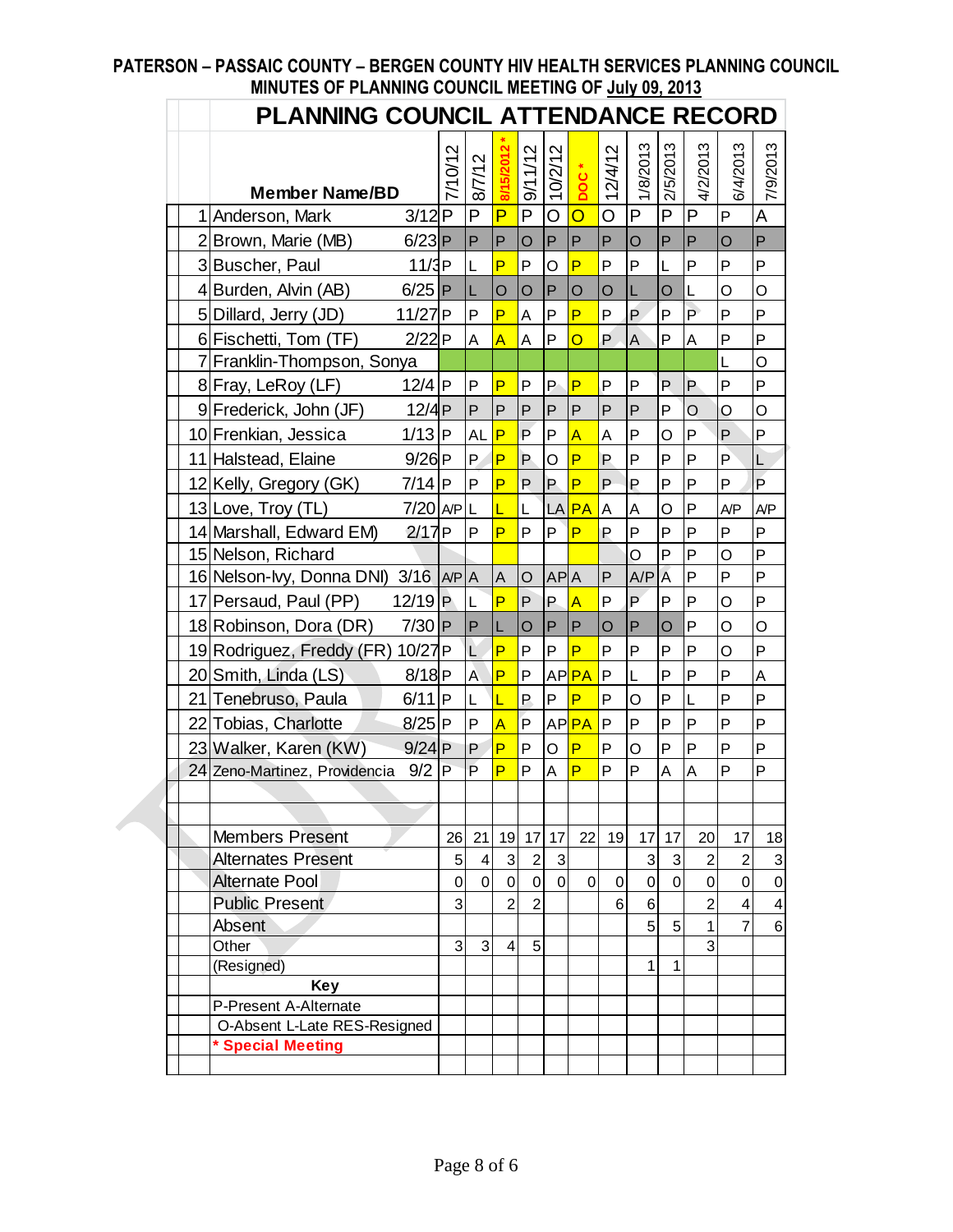|                                                                           | <b>CORE SERVICES AFFILIATIONS</b> |                                                                 |
|---------------------------------------------------------------------------|-----------------------------------|-----------------------------------------------------------------|
|                                                                           |                                   |                                                                 |
|                                                                           | DATE: July 2013                   |                                                                 |
| <b>CORE</b><br><b>SERVICES CATEGORIES</b>                                 | <b>PROVIDERS</b>                  | <b>Individuals</b>                                              |
| Outpatient/Ambulatory Health Services Hackensack University and Med. Ctr. |                                   |                                                                 |
|                                                                           | St. Joseph's Hospital             | Linda Smith, Glenda Poventud                                    |
|                                                                           | Paterson Counseling               | Karen Walker                                                    |
|                                                                           | St. Mary's Hospital               | Priscilla Moschella                                             |
| <b>AIDS Pharmaceutical Assistance (local)</b>                             |                                   |                                                                 |
| <b>Oral Health Care</b>                                                   | <b>Buddies Of New Jersey</b>      | Mark Anderson, Ray Welch                                        |
|                                                                           | Paterson Division of Health       | Paul Persaud, Ricky King, Donna Nelson-Ivy                      |
| <b>Early Intervention Services</b>                                        | Bergen Family Center              | Paula Tenebruso, Paul Buscher, Jr.                              |
|                                                                           | CAPCO                             | Jerry Dillard, Greg Kelly, Tisa Smith                           |
|                                                                           | Paterson Division of Health       | Paul Persaud, Ricky King, Donna Nelson-Ivy                      |
|                                                                           | <b>Buddies</b>                    |                                                                 |
| <b>Mental Health Services</b>                                             | Bergen Family Center              | Paula Tenebruso, Paul Buscher, Jr.                              |
|                                                                           | <b>Buddies Of New Jersey</b>      | Mark Anderson, Ray Welch                                        |
|                                                                           | City of Passaic                   | Tom Fischetti, Miriam Torres                                    |
|                                                                           | Hyacinth Aids Foundation          | Jessica Frenkian, Troy Love, Donnis Cureton, Jabril<br>Robinson |
|                                                                           | Northeast Life Skills             |                                                                 |
|                                                                           | Paterson Counseling               | Karen Walker                                                    |
|                                                                           | Passaic Alliance                  | Tom Fischetti, Miriam Torres                                    |
|                                                                           | St. Joseph's Hospital             | Linda Smith, Glenda Poventud                                    |
|                                                                           | St. Mary's Hospital               | Priscilla Moschella                                             |
| <b>Substance Abuse services - outpatient</b>                              | Buddies Of New Jersey             | Mark Anderson, Ray Welch                                        |
|                                                                           | City of Passaic (MAI)             | Tom Fischetti, Miriam Torres                                    |
|                                                                           | City of Passaic (RW)              | Tom Fischetti, Miriam Torres                                    |
|                                                                           | Hyacinth Aids Foundation (MAI)    | Jessica Frenkian, Troy Love, Jabril Robinson, Donnis<br>Cureton |
|                                                                           | Northeast Life Skills             |                                                                 |
|                                                                           | Paterson Counseling               | Karen Walker, Pricilla Moscella                                 |
|                                                                           | Paterson Division of Health       | Paul Persaud, Ricky King, Donna Nelson-Ivy                      |
|                                                                           | Straight and Narrow, Inc.         | Marie Browne, Troy Love                                         |
|                                                                           | Team Management 2000, Inc.        |                                                                 |
|                                                                           | Well Of Hope (MAI)                |                                                                 |
| <b>Medical Case Management</b>                                            | <b>Buddies Of New Jersey</b>      | Mark Anderson, Ray Welch                                        |
|                                                                           | CAPCO                             | Jerry Dillard, Greg Kelly, Tisa Smith                           |
|                                                                           | Hyacinth Aids Foundation          | Jessica Frenkian, Troy Love, Jabril Robinson, Donnis<br>Cureton |
|                                                                           | Paterson Counseling               | Karen Walker, Pricilla Moscella                                 |
|                                                                           | St. Mary's Hospital               | Priscilla Moschella                                             |
|                                                                           | Straight and Narrow, Inc.         | Troy love, Marie Browne                                         |
| <b>Treatment Adherence</b>                                                | Hyacinth Aids Foundation          | Jessica Frenkian, Troy Love, Jabril Robinson, Donnis<br>Cureton |
|                                                                           | Straight and Narrow, Inc.         | Troy love, Marie Browne                                         |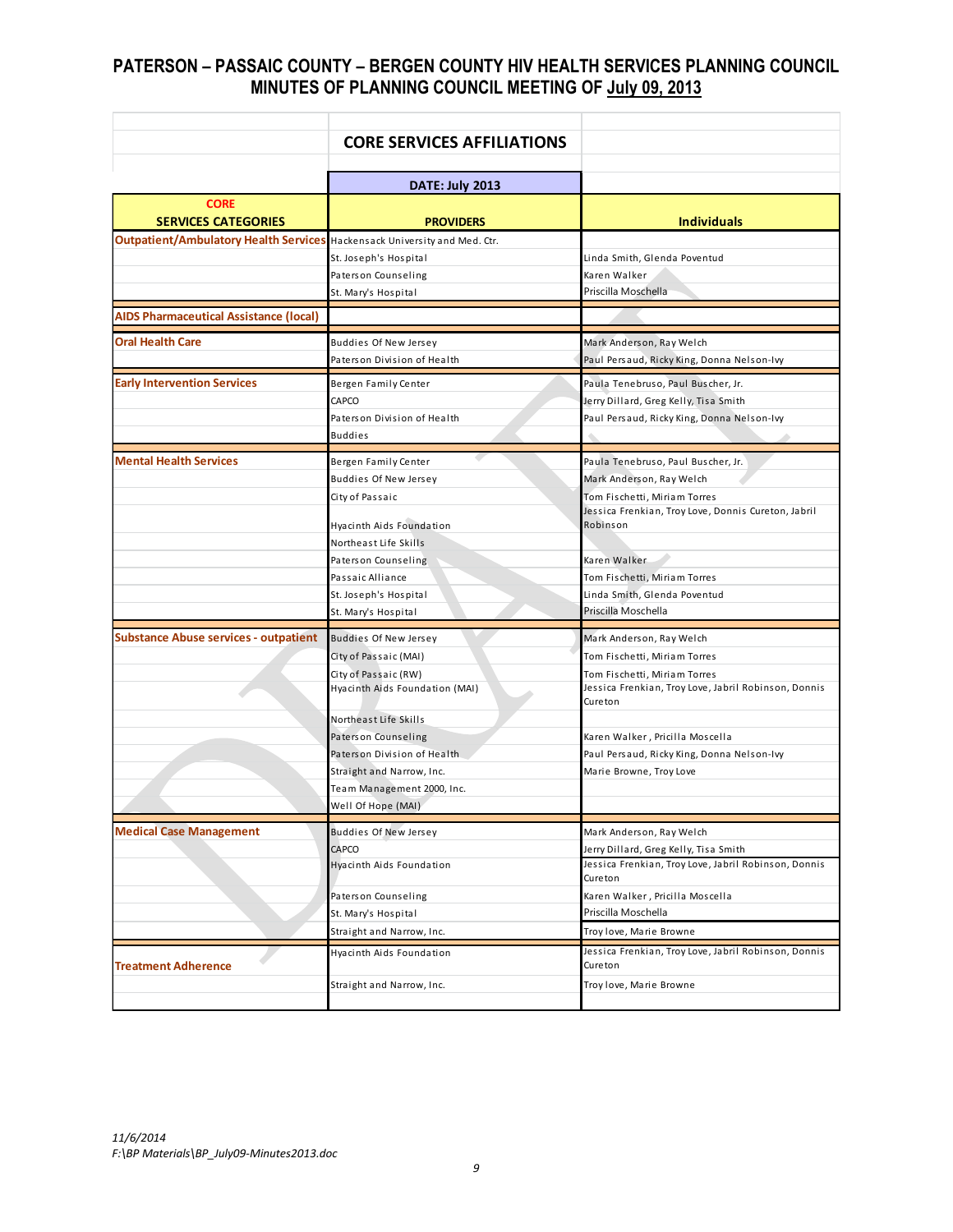|                                                      | <b>SUPPORT SERVICES AFFILIATIONS</b>                                                                                                     |                                                                                                                                                                                                                                 |  |  |
|------------------------------------------------------|------------------------------------------------------------------------------------------------------------------------------------------|---------------------------------------------------------------------------------------------------------------------------------------------------------------------------------------------------------------------------------|--|--|
|                                                      | DATE: July 2013                                                                                                                          |                                                                                                                                                                                                                                 |  |  |
| <b>Sub-Service</b><br><b>SERVICES CATEGORIES</b>     | <b>PROVIDERS</b>                                                                                                                         | <b>INDIVIDUAL</b>                                                                                                                                                                                                               |  |  |
| Food Bank/Home Delivered Meals Buddies of New Jersey |                                                                                                                                          | Mark Anderson, Ray Welch                                                                                                                                                                                                        |  |  |
| <b>Housing Services</b>                              | <b>Buddies of New Jersey</b><br>CAPCO<br>Passaic Alliance<br>Straight & Narrow                                                           | Mark Anderson, Ray Welch<br>Jerry Dillard, Greg Kelly, Tisa Smith<br>Tom Fischetti,<br>Marie Brown, Troy Love                                                                                                                   |  |  |
| <b>Legal Services</b>                                | Bergen Family Center<br>Community Health Services<br>Northeast NJ Legal Services                                                         | Paula Tenebruso, Paul Buscher, Jr.                                                                                                                                                                                              |  |  |
| <b>Transportation Services</b>                       | <b>Buddies of New Jersey</b><br>Hackensack UMC<br>Well of Hope CDC                                                                       | Mark Anderson, Ray Welch                                                                                                                                                                                                        |  |  |
| <b>Outreach Services</b>                             | Bergen Family Center<br><b>Buddies of New Jersey</b><br>City of Passaic (MAI)<br>City of Passaic (RW)                                    | Paula Tenebruso, Paul Buscher, Jr.<br>Mark Anderson, Ray Welch<br>Tom Fischetti, Miriam Torres<br>Tom Fischetti, Miriam Torres<br>Hyacinth Aids Foundation (MAI)Jessica Frenkian, Troy Love, Jabril<br>Robinson, Donnis Cureton |  |  |
|                                                      | Paterson Division of Health<br>Well of Hope (MAI)                                                                                        | Hyacinth Aids Foundation (RW) Jessica Frenkian, Troy Love, Jabril<br>Robinson, Donnis Cureton<br>Paul Persaud, Ricky King, Donna Nelson-I                                                                                       |  |  |
| <b>Psychosocial Support Services</b>                 | <b>Buddies Of New Jersey</b><br>CAPCO                                                                                                    | Mark Anderson, Ray Welch<br>Jerry Dillard, Greg Kelly, Tisa Smith                                                                                                                                                               |  |  |
| Case Management (non-medical) Buddies Of New Jersey  | CAPCO<br>City of Passaic (MAI)<br>City of Passaic (RW)<br>Hispanic Multi-Center                                                          | Mark Anderson, Ray Welch<br>Jerry Dillard, Greg Kelly, Tisa Smith<br>Tom Fischetti, Miriam Torres<br>Tom Fischetti, Miriam Torres                                                                                               |  |  |
|                                                      | Hyacinth Aids Foundation (MAI) Robinson, Donnis Cureton<br>Hyacinth Aids Foundation (RW) Robinson, Donnis Cureton<br>Paterson Counseling | Jessica Frenkian, Troy Love, Jabril<br>Jessica Frenkian, Troy Love, Jabril<br>Karen Walker, Priscilla Moschella                                                                                                                 |  |  |
| <b>Peer Support Group</b>                            | Well of Hope (MAI)<br>Buddies of NJ, Inc.<br>CAPCO                                                                                       | Mark Anderson, Ray Welch<br>Jerry Dillard, Greg Kelly, Tisa Smith                                                                                                                                                               |  |  |
|                                                      |                                                                                                                                          | Paterson Division of Health Paul Persaud, Ricky King, Donna Nelson-I                                                                                                                                                            |  |  |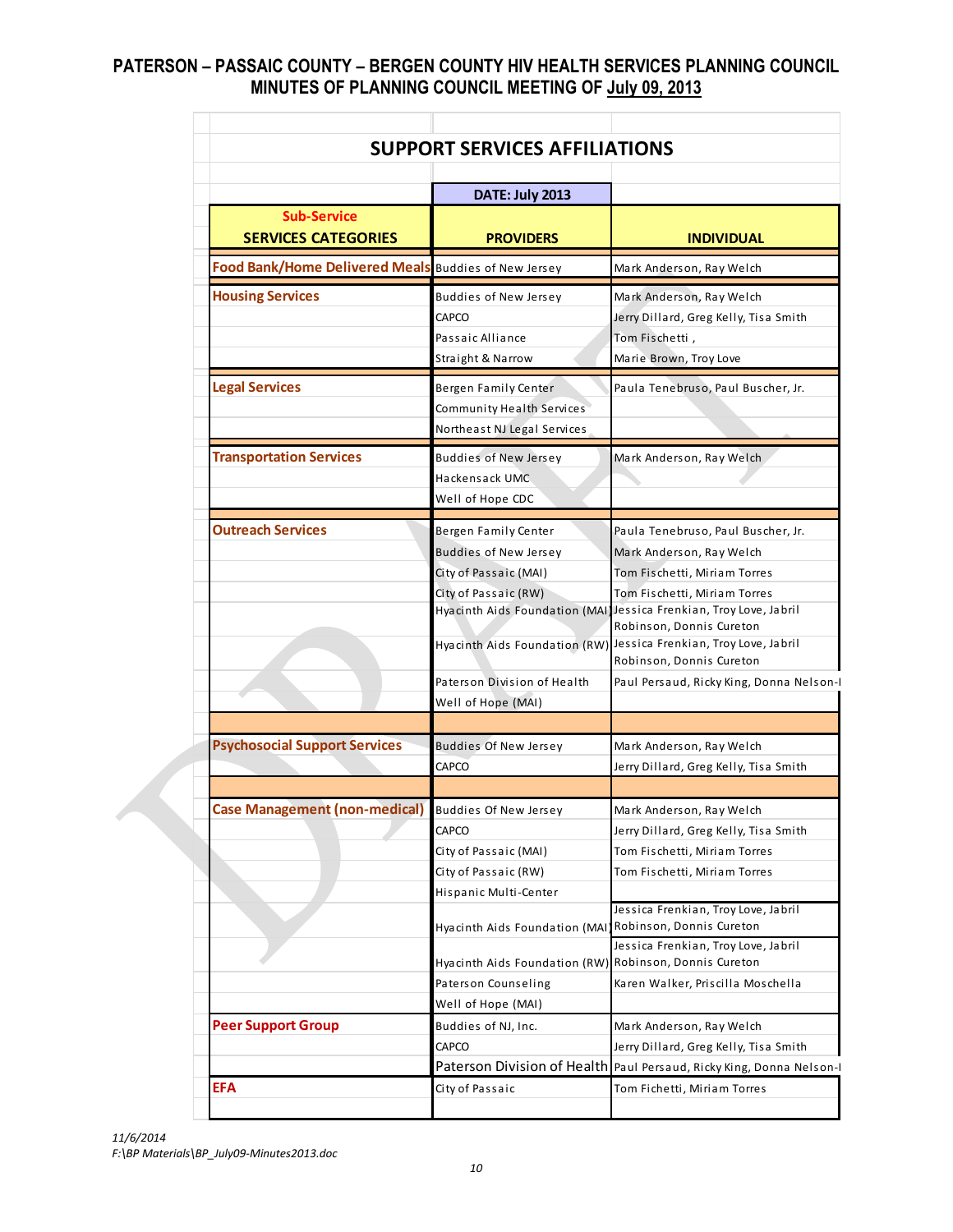#### *ATTACHMENT C*

# *VOTE TO RANK SERVICE CATEGORIES – JULY 9, 2013*

|    | <b>Service Category</b>                                                                                                                                                                                                            | <b>Motion</b><br>Made by: | Motion 2 <sup>nd</sup><br>by | <b>Votes</b>            |  |  |
|----|------------------------------------------------------------------------------------------------------------------------------------------------------------------------------------------------------------------------------------|---------------------------|------------------------------|-------------------------|--|--|
|    | <b>Core Services:</b>                                                                                                                                                                                                              |                           |                              |                         |  |  |
| a. | <b>Outpatient Ambulatory Medical Care (Health Services)</b><br><b>Comments: None</b>                                                                                                                                               | Tom F.                    | Elaine H                     | 16 Yes, 0 No, 1 Abstain |  |  |
| b. | AIDS Drug Assistance Program (ADAP Treatments) **<br>Comments: Generally grouped with (c) APA Local. Also,<br>don't know how ACA will effect either.                                                                               | Provi Z-M                 | Charlotte T                  | 19 Yes, 0 No, 1 Abstain |  |  |
| c. | AIDS Pharmaceutical Assistance (Local) **<br><b>Comments: None</b>                                                                                                                                                                 | Karen W.                  | Provi Z-M                    | 19 Yes, 0 No, 1 Abstain |  |  |
|    | Vote to combine ADAP with APA (b & c)<br>Comments: Linked together in the pass                                                                                                                                                     | Karen W.                  | Provi A-M                    | 18 Yes, 0 No, 1 Abstain |  |  |
| d. | <b>Oral Health Care</b><br><b>Comments: None</b>                                                                                                                                                                                   | Freddy R.                 | Tom F.                       | 17 Yes, 0 No, 1 Abstain |  |  |
| e. | <b>Early Intervention Services</b><br><b>Comments: None</b>                                                                                                                                                                        | Provi Z-M                 | Freddy R.                    | 13 Yes, 0 No, 1 Abstain |  |  |
| f. | Health Insurance Premium & Cost Sharing<br>Comments: With ACA people may need to pay for their<br>insurance. Was ranked in 2012, but not funded. People<br>may not qualify for Medicare or Medicaid & need this.                   | Charlotte T.              | Jerry D.                     | 15 Yes, 2 No, 1 Abstain |  |  |
| g. | Home Health Care Services (Motion failed)<br>Comments: Not ranked last yr & there are other sources<br>for this category. Limitations from Medicaid & Medicare<br>on these services. HIV Home Care will pay for these<br>services. | Ray W.                    | Elaine H                     | 6 Yes, 9 No, 1 Abstain  |  |  |
| h. | Home and Community-based Health Services                                                                                                                                                                                           |                           | <b>No Motion to Rank</b>     |                         |  |  |
| i. | <b>Hospice Services</b>                                                                                                                                                                                                            |                           | <b>No Motion to Rank</b>     |                         |  |  |
| j. | <b>Mental Health Services</b><br><b>Comments: None</b>                                                                                                                                                                             | Provi Z-M                 | Paul P                       | 11 Yes, 0 No, 1 Abstain |  |  |
| k. | <b>Medical Nutrition Therapy Services</b>                                                                                                                                                                                          |                           | <b>No Motion to Rank</b>     |                         |  |  |
| I. | <b>Medical Case Management</b><br><b>Comments: Think because of ACA Medical Case Workers</b><br>will be doing a lot more work                                                                                                      | Tom F.                    | Charlotte T.                 | 12 Yes, 0 No, 1 Abstain |  |  |
| m. | Substance Abuse Treatment Services - Outpatient<br><b>Comments: None</b>                                                                                                                                                           | Paul P.                   | Freddy R.                    | 13 Yes, 0 No, 1 Abstain |  |  |
| n. | Acupuncture Therapy                                                                                                                                                                                                                |                           | <b>No Motion to Rank</b>     |                         |  |  |
|    | <b>Support Services:</b>                                                                                                                                                                                                           |                           |                              |                         |  |  |
| a. | <b>Case Management Non-Medical</b><br><b>Comments: None</b>                                                                                                                                                                        | Charlotte T.              | Freddy R.                    | 10 Yes, 0 No, 1 Abstain |  |  |
| b. | Child Care Services (includ Rec & Social Activities)<br><b>Comments: None</b>                                                                                                                                                      | <b>No Motion to Rank</b>  |                              |                         |  |  |
| c. | Developmental Services for HIV-Positive Children<br><b>Comments: None</b>                                                                                                                                                          | <b>No Motion to Rank</b>  |                              |                         |  |  |

**Note:** \*\* Category Linked with another Category